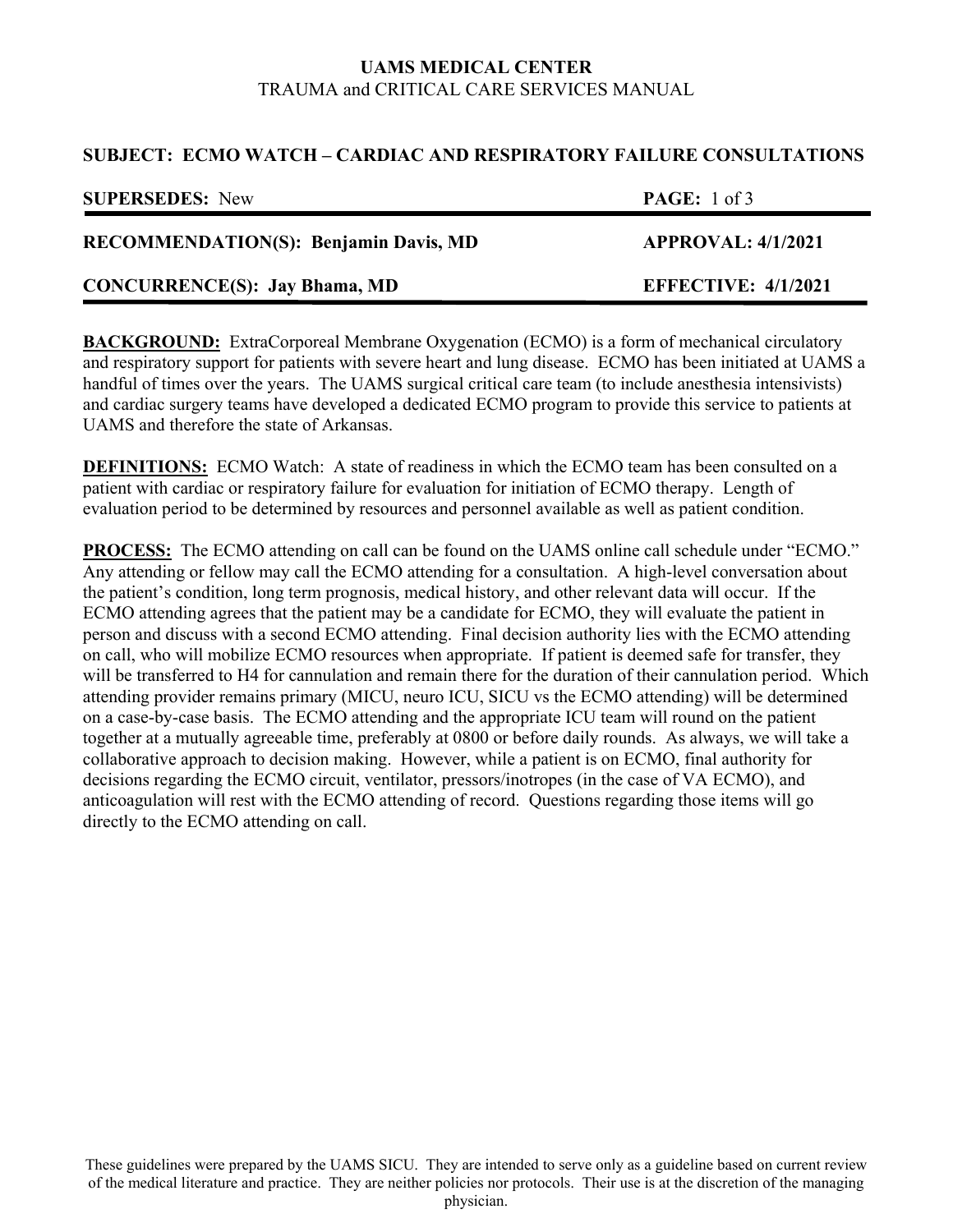# **UAMS MEDICAL CENTER**  TRAUMA and CRITICAL CARE SERVICES MANUAL

## **SUBJECT: ECMO WATCH – CARDIAC AND RESPIRATORY FAILURE CONSULTATIONS**

| <b>SUPERSEDES:</b> New                       | <b>PAGE:</b> $2 \text{ of } 3$ |
|----------------------------------------------|--------------------------------|
| <b>RECOMMENDATION(S): Benjamin Davis, MD</b> | <b>APPROVAL: 4/1/2021</b>      |
| <b>CONCURRENCE(S): Jay Bhama, MD</b>         | <b>EFFECTIVE: 4/1/2021</b>     |

**RESPIRATORY (VV) CONSULTATION TRIGGERS:** Impending or worsening respiratory failure despite medical optimization of TV, PEEP, and high (>80%) FIO2 as well as any of the following:

 PaO2/FiO2 < 100 Hypercapnia with respiratory acidosis ( $pH < 7.2$ ) Murray Score > 3 (http://cesar.lshtm.ac.uk/murrayscorecalculator.htm) Medical Paralysis or Prone Position Consideration of inhaled pulmonary vasodilators

## **CONTRA-INDICATIONS TO VV ECMO:**

#### ABSOLUTE:

Estimated physiologic age  $> 70$ Mechanical Ventilation  $\geq 10$  days ( $\geq 5$  days if pPlat  $\geq 40$  cm H2O Home oxygen dependence Active malignancy without possible surgical (non-immunosuppressive) cure Clinical evidence of non-recoverable CNS injury (e.g., anoxic brain injury) End Stage Liver Disease (Child's B/C) Active bleeding/hemorrhagic shock GVHD Allogeneic Hematopoietic Stem Cell Transplantation within the last 8 months Bleomycin-induced lung injury Multisystem Organ Failure as determined by ECMO team Moribund patient as determined by ECMO team Inconsistent with patient wishes/goals-of-care or active & confirmed DNR/DNI

## RELATIVE:

Mechanical ventilation  $\geq$  7 days Significant acute hepatic injury Long term immunosuppression DIC **HIT**  TBI or large stroke Contraindications to anticoagulation